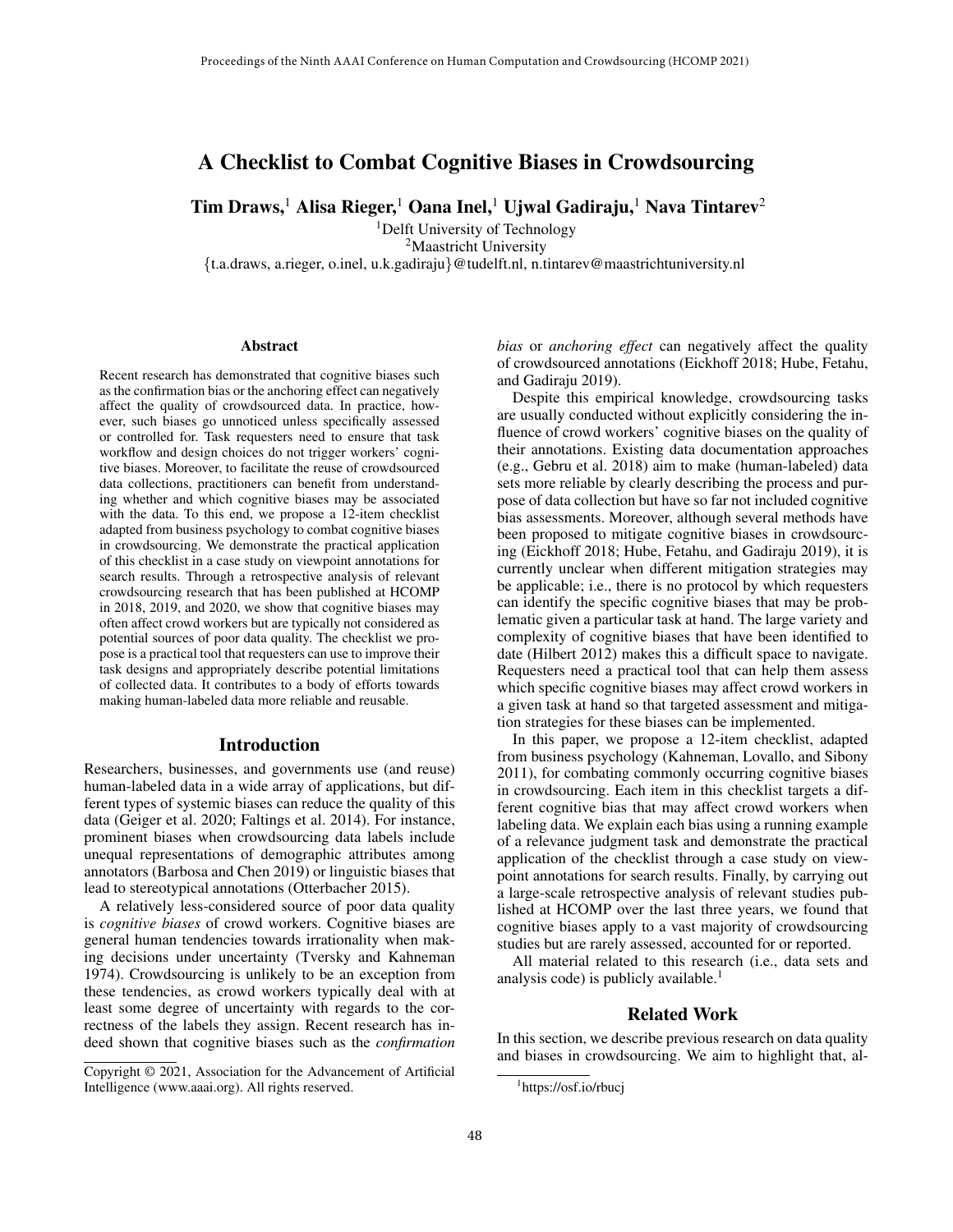though important advances have been made to make crowdsourced data more accurate and reliable, these approaches usually do not consider the influence of cognitive biases.

### Quality in Crowdsourced Annotations

Early research by Snow et al. (2008) showed that crowd workers can perform as well as domain experts in several natural language processing (NLP) tasks such as event temporal ordering, word similarity, and affect recognition. Collecting high-quality annotations from crowd workers, however, is still a challenging task due to concerns posed by identifying, classifying, and counteracting crowd workers' biases and spamming behavior and patterns (Difallah, Demartini, and Cudré-Mauroux 2012; Daniel et al. 2018). Shah, Schwartz, and Hovy (2020) name *label bias* as one of four core sources of bias in NLP models. Several criteria have been shown to influence the quality of crowdsourced annotations, among task and instructions clarity (Kittur et al. 2013; Gadiraju, Yang, and Bozzon 2017; Wu and Quinn 2017), task design (Inel et al. 2018), task difficulty (Mao et al. 2013), incentives (Ho et al. 2015), and quality control mechanisms (Ipeirotis, Provost, and Wang 2010; Dow et al. 2012; McDonnell et al. 2016; Dumitrache et al. 2018).

Following calls for making human-labeled data more reliable (Geiger et al. 2020), several approaches have turned their attention to data documentation; i.e., by tackling issues such as reliability, transparency, and accountability in data collection practices. In the NLP field, Bender and Friedman (2018) proposed *data statements*, a characterization for data sets that provides relevant details regarding the population involved in creating a given data set, how the data set is used in experimental work, and how potential biases in the data set might affect outcomes of the systems that are deployed with it. Gebru et al. (2018) proposed *data sheets* for data sets, a companion document for data sets to exemplify the purpose and composition of the data set, who collected the data and how it was collected, as well as the intended use of the data set. Specifically for crowdsourcing annotations, Ramírez et al. (2020) proposed a set of guidelines for reporting crowdsourcing experiments to better account for reproducibility purposes. Ramírez et al.  $(2021)$  then followed up on this work by proposing a checklist that requesters can use to comprehensively report on their crowdsourced data sets. This body of research aligns with and facilitates current efforts towards more trustworthy artificial intelligence through better documentation (Arnold et al. 2019; Stoyanovich and Howe 2019).

Data documentation approaches such as *data statements* (Bender and Friedman 2018) or *data sheets* (Gebru et al. 2018) allow for a thorough assessment for many different types of potential biases (e.g., related to the distribution of crowd workers or the preprocessing of data). However, these methods usually do not consider the influence of *cognitive biases* on data collection.

### Cognitive Biases in Crowdsourcing

Cognitive biases are human tendencies towards irrational decision-making or deviation from norms (Tversky and Kahneman 1974). For example, the *confirmation bias* is a tendency to specifically look for information that confirms one's preexisting beliefs (Nickerson 1998). Humans are especially vulnerable to cognitive biases when the cognitive demand of a situation exceeds their currently available cognitive resources (Tversky and Kahneman 1974); e.g. when being confronted with too much or too little information to support a decision or when there is a need to act fast. This can also be the case in crowdsourcing tasks, where objectively "true" answers often do not exist (Aroyo et al. 2019).

Recent research has shown that different types of cognitive biases can negatively impact crowd workers' decisionmaking and thereby decrease the quality of crowdsourced data labels (Eickhoff 2018; Harris 2019; Hube, Fetahu, and Gadiraju 2019; Saab et al. 2019). For instance, this body of research shows that relevance judgments can be affected by displaying other crowd workers' judgments (i.e., *groupthink* or the *bandwagon effect*) or by revealing information on a single item in subsequent steps (i.e., the *anchoring effect*; Eickhoff 2018). Other work demonstrated that crowd workers may be affected by their personal preexisting attitudes and stereotypes; e.g., when labeling images of faces (Otterbacher et al. 2019) or when judging statements on debated topics (i.e., the *availability bias* and the *confirmation bias*; Hube, Fetahu, and Gadiraju 2019). Furthermore, Gadiraju et al. (2017) found that crowd workers are often unaware of their actual level of competence, which may lead to *overconfidence*. Several strategies have been proposed to assess and mitigate cognitive biases in this context; e.g., by adapting the task design (Barbosa and Chen 2019; Demartini 2019; Eickhoff 2018; Hube, Fetahu, and Gadiraju 2019).

Despite this empirical knowledge of cognitive biases and how to mitigate some of them in the crowdsourcing context, few crowdsourcing studies consider the influence of cognitive biases on data quality — why? Cognitive biases are a vast and complex space that may be hard to navigate for requesters. What is lacking is a practical tool that helps requesters to identify which specific cognitive biases may be problematic in a given task. In practice, such a tool could aid requesters in describing, assessing, and mitigating the influence of the identified potentially problematic cognitive biases. It would contribute to the body of existing efforts towards more reliable and reusable human-labeled data (Gebru et al. 2018; Burmania, Parthasarathy, and Busso 2016).

### Introducing a Checklist

Assessing or controlling for cognitive biases in crowdsourcing is currently not straightforward. Identifying which (and how) specific cognitive biases may harm data quality is important but requires a thorough consideration of the task at hand in combination with potentially problematic cognitive biases. However, a plethora of different cognitive biases have been identified to date (Hilbert 2012), and for many cognitive biases, it is still unclear whether or how they may affect crowd workers. This makes navigating the space of cognitive biases extremely complex for requesters. One way to reduce such complexity is to compile a checklist (Gawande 2010).

Kahneman, Lovallo, and Sibony (2011) developed a 12 item checklist for combating cognitive biases in business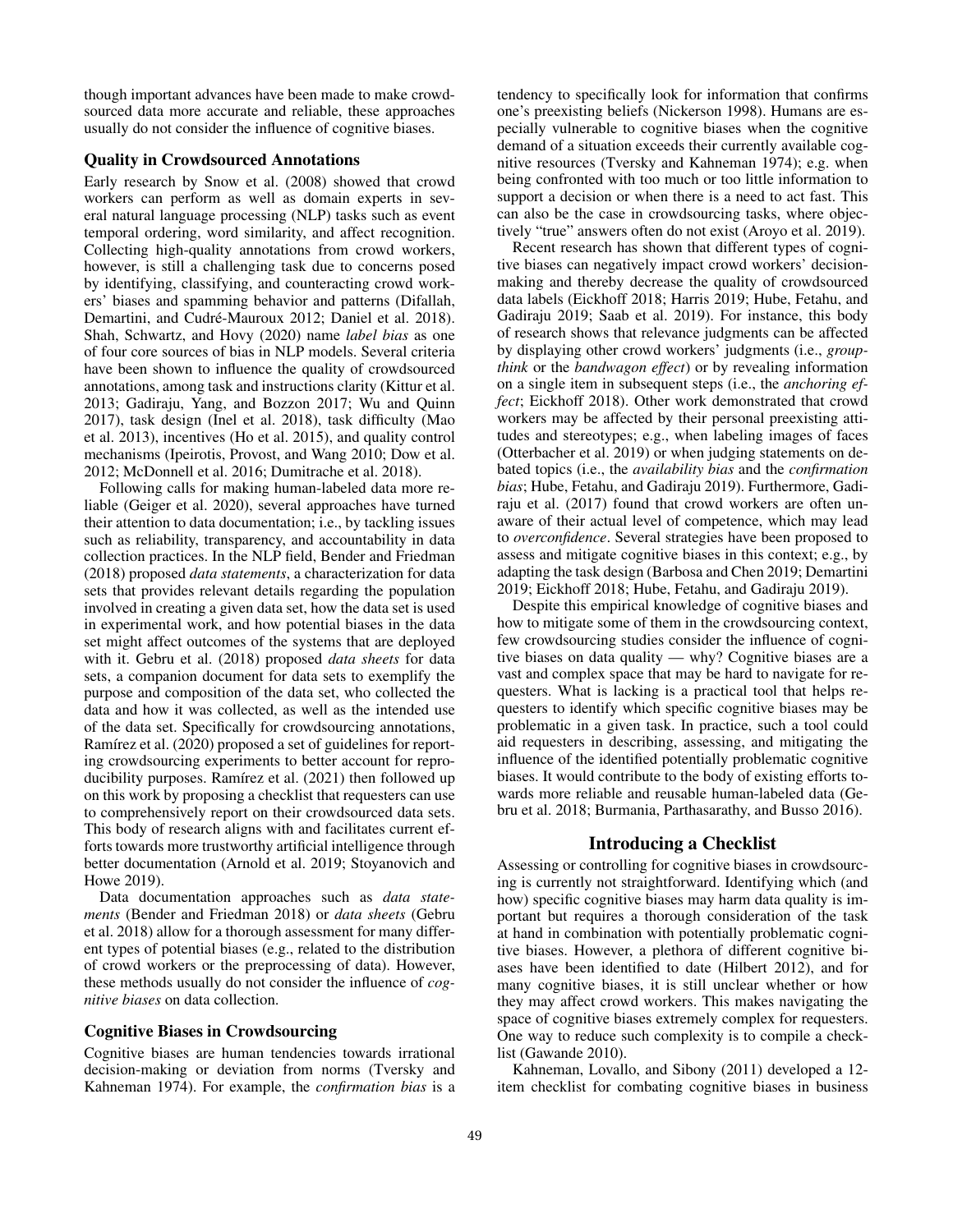decisions. Given a recommended or planned decision, this checklist aims to assist decision-makers in ensuring that their conclusions are as unbiased as possible. Such business decisions may involve, for instance, overhauling a company's pricing structure or acquiring a competitor. Each question in the checklist targets a different cognitive bias (e.g., the *confirmation bias* or *loss aversion*) that may lead to bad decisions in such situations. The 12 items are meant to cover the majority of potential judgment errors that could occur while ensuring that the checklist is concise and easy to use. Although in this case applied to a business context, cognitive biases are general patterns of behavior that humans exhibit when making decisions under uncertainty (Tversky and Kahneman 1974). The basic decision heuristics mentioned in the checklist developed by Kahneman, Lovallo, and Sibony (2011) therefore apply to crowd workers just as well as they do to business decision-makers.

We adapted the checklist developed by Kahneman, Lovallo, and Sibony (2011) to the context of crowdsourcing human-labeled data, by reformulating each of the 12 items to suit the crowdsourcing context. Thus, whereas this adapted checklist practically concerns the same cognitive biases that are mentioned in the original version, it mentions how each of these biases could manifest when conducting a crowdsourcing task. The 12-item checklist we propose is a practical tool that requesters can use to identify potential cognitive biases in the crowdsourcing tasks they design. Each bias in the checklist is accompanied by a guiding question that gives a specific pointer to where it could be applicable. For further illustration, we consider the running example of a simple task in which crowd workers are asked to provide binary relevance judgments on products related to the query "paella pan". We describe the intended use and future development of the checklist in the subsections below.

## Cognitive-Biases-in-Crowdsourcing Checklist

- 1. Self-interest Bias. *Does my task offer any room for motivated errors?* That is, could crowd workers have some financial, social, or other self-interest-related incentive to judge particular items differently than others? Crowd workers may (subconsciously) fall prey to self-interest bias due to inadvertent incentives and pricing schemes. For example, if workers receive a financial bonus for each "paella pan"-relevant product they find. Other examples include *social desirability* (i.e., when crowd workers are more likely to make incorrect decisions because other people may examine them; Antin and Shaw 2012) and *satisficing* (i.e., exerting only the minimum required amount of effort into conducting a task to save time or resources; Kapelner and Chandler 2010).
- 2. Affect Heuristic. *Could crowd workers be swayed by the degree to which they 'like' the items they annotate?* For example, crowd workers may be more likely to judge products of a particular brand they like as relevant, independent from the products' true relevance to "paella pan". Phenomena such as *priming effects* (i.e., responding differently depending on a previously presented stimulus) and the *familiarity bias* (i.e., greater favorability towards

familiar things or concepts) can play a role here (Morris, Dontcheva, and Gerber 2012).

- 3. Groupthink or Bandwagon Effect. *Does my task design give crowd workers some notion of other people's evaluation of the items they annotate?* For example, crowd workers may judge products as more likely to be relevant to "paella pan" when they see that a majority of other crowd workers have judged this product as being relevant or if it has received high ratings from consumers (Eickhoff 2018).
- 4. Salience Bias. *Could crowd workers' judgments be affected by the salience of particular information?* For example, crowd workers may be more likely to judge products as relevant to "paella pan" if they stand out in an unrelated way (e.g., caps lock titles or high-quality images).
- 5. Confirmation Bias. *Could crowd workers be overly influenced by preconceived notions of the items they annotate?* For example, crowd workers who have a false preexisting idea of what a paella pan is may exhibit confirmation bias if they conduct the task by looking specifically for information that confirms this belief.
- 6. Availability Bias. *Does my task involve judgments related to concepts or people that are likely to elicit stereotypical associations?* For example, crowd workers may be more likely to judge Spanish products as relevant to "paella pan" because they can easily recall numerous examples of the paella dish in Spanish contexts.
- 7. Anchoring Effect. *Is there a possibility that crowd workers overly focus on a specific reference point (i.e., an anchor) when making judgments?* For example, if the first of several products that crowd workers are exposed to are clearly not paella pans (e.g., products unrelated to kitchenware), the first item that somewhat resembles a paella pan (e.g., a regular saucepan) may be more likely to be judged as relevant compared to when the same item was shown in a sequence of actual paella pans. Note that the anchoring effect can also occur within a single human intelligence task (HIT); e.g., when workers are overly influenced by the first information they see (i.e., *primacy effect*), such as the product title, or the last information they see before making their judgment (i.e., *recency effect*).
- 8. Halo Effect. *Does my task involve judgments that could be influenced by irrelevant pieces of information?* For example, crowd workers may be more likely to judge products as relevant to "paella pan" if these products seem suitable for similar dishes (e.g., risotto). This encompasses related biases such as the *decoy effect*, where the choice between two options is affected by the introduction of a (potentially irrelevant) third choice, or the *ambiguity effect*, where (potentially irrelevant) missing information affects crowd workers' decision-making (Eickhoff 2018).
- 9. Sunk Cost Fallacy. *Is the time required to complete my task and what it requires from crowd workers clear at the onset?* The more time and effort crowd workers invest in a task, the more they may want to complete it, despite potentially already having lost interest in the task. This is undesirable as uninterested crowd workers may abandon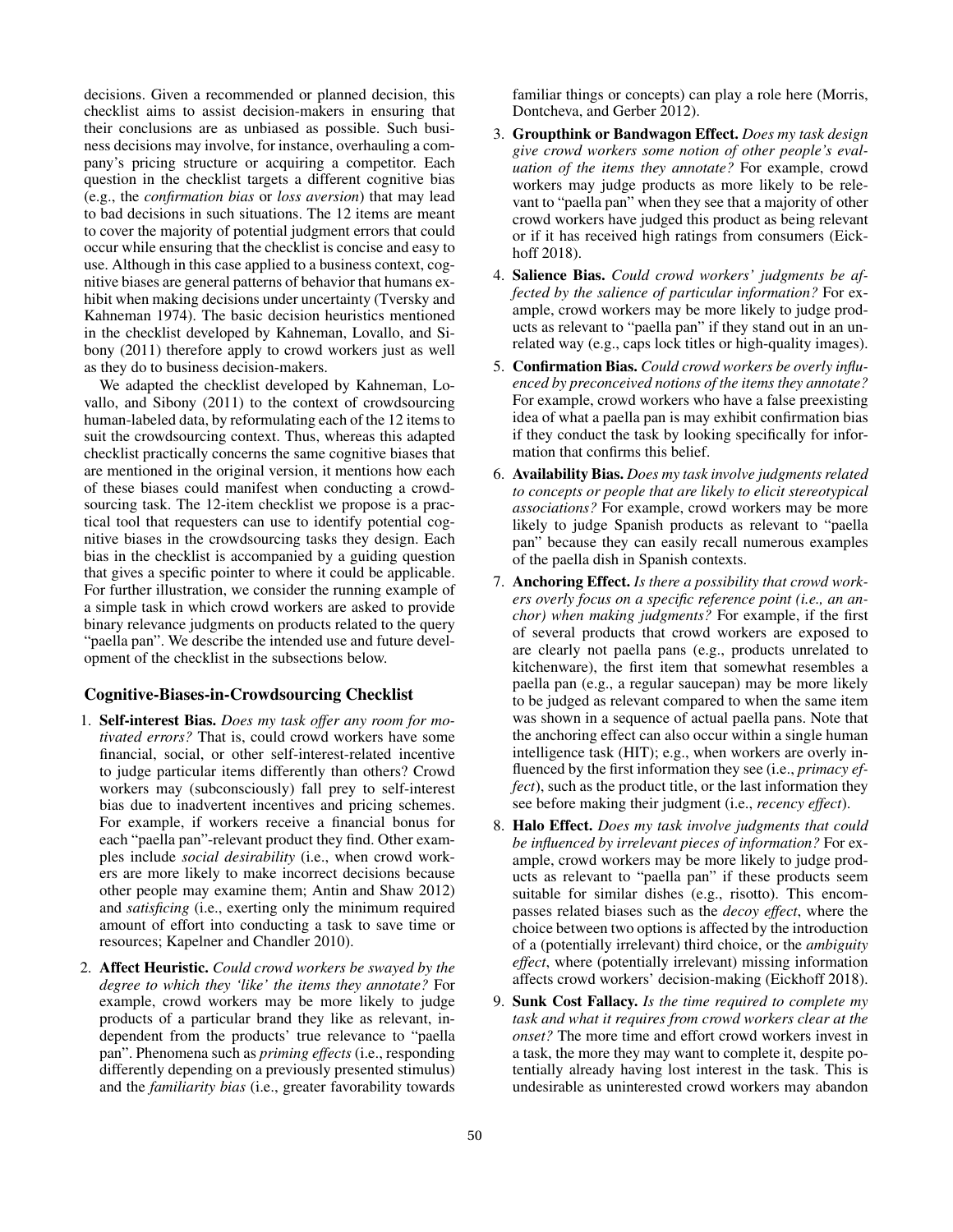a task after investing efforts or complete the task with suboptimal performance (Han et al. 2019b). For example, assuming that crowd workers have to annotate the relevance of 50 different products before completing the task but are not aware of the task length beforehand, their performance may deteriorate in the later stages.

- 10. Overconfidence or Optimism Bias. *Is there a possibility that crowd workers overestimate their ability to perform my task?* For example, it arguably takes a particular level of cooking knowledge to distinguish a paella pan from a regular frying pan or wok. Crowd workers who have never learned about these distinctions may not perceive the task of assigning "paella pan"-relevance judgments to products as hard but may actually not be skilled enough to give high-quality annotations here. This is related to the *Dunning-Kruger effect*, which posits that people with low ability concerning a task tend to be overconfident about their projected performance in it (Kruger and Dunning 1999; Gadiraju et al. 2017).
- 11. Disaster Neglect. *Have crowd workers who commit to my task, been properly informed about the consequences of their participation?* The task selection process is often fairly arbitrary, which means that workers may not realize potential negative effects of committing to a task that they don't have expertise on (Edixhoven et al. 2021). For example, crowd workers may commit to doing "paella pan" relevance judgments for products on a whim without considering the potential reputation loss and bad annotation quality that could follow if they do not perform well.
- 12. Loss Aversion. *Does my task design give crowd workers a reason to suspect that they may not get paid (fairly) after executing my task?* Due to loss aversion, crowd workers may not select such tasks or abandon them early, leading to a skewed distribution of participants or task starvation (Faradani, Hartmann, and Ipeirotis 2011). For example, if a crowd worker suspects that annotating products in a task will only earn them money if they perform at a particular level, they may abandon the task early to avoid wasting their time and effort (Han et al. 2019a).

### How to Use the Proposed Checklist

Here, we give a few pointers regarding the checklist's usage.

When should I apply this checklist? The optimal point to use the checklist is *before data collection*. This allows requesters to not only alert themselves to potential limitations of the data to be collected but also allows for appropriate changes to the task design. If the data have already been collected, requesters may, however, still use the checklist to determine whether cognitive biases may have affected the data in some way (i.e., led to poor data quality or whether the data potentially encodes said biases). The checklist we propose can thus also augment data documentation approaches such as *data sheets* (Gebru et al. 2018).

I applied the checklist to my task design and found at least one potential cognitive bias — now what? The identification of at least one potential cognitive bias in a task design at hand may call for three different actions. First, requesters may want to use this information to *assess* the influence of the identified cognitive biases. The aim behind this would be to check whether these biases truly affect crowd workers during the task. Second, requesters may adapt their task design to *mitigate* the identified cognitive biases. Such adaptations could –at least in some cases– be an easy way to increase data quality without compromising the task design in meaningful ways or vastly elongating the task. Third, especially if data have already been collected from the task at hand, requesters may use the checklist to better *document* their data sets by providing detailed limitations. Pointing out specific cognitive biases that may have affected crowd workers can contribute towards a more accurate data description and thereby make data more reusable. We discuss each of these three actions in more detail below.

How can I *assess* the influence of cognitive biases in my task? Suppose we conclude that our task on relevance judgments for products with respect to the term "paella pan" potentially elicits the *affect heuristic*: we suspect that crowd workers may be more likely to judge products as relevant if they like those products. Previous research suggests that monitoring crowd workers' biases is best done during data collection (Geva, Goldberg, and Berant 2019). We may thus enhance the task design by collecting additional metadata to assess whether crowd workers make erroneous judgments due to the *affect heuristic*. Specifically, we could add an item that measures the degree of crowd workers' personal favorability towards each product they annotate. This would then allow us to approximate the influence of the *affect heuristic* in multiple different ways. For example, we may use a quantitative measure that compares how crowd workers rate items of high and low favorability or conduct a statistical hypothesis test that assesses whether there is a relationship between product favorability and relevance judgments.

How to exactly measure or test for cognitive biases in this context has to be decided individually per suspected bias and the particular crowdsourcing task at hand. To the best of our knowledge, no standard assessments for particular cognitive biases exist in this space. It is nevertheless important to decide on a specific criterion that establishes whether (and perhaps to what degree) bias is present, so that appropriate action can be taken. Below are a few pointers to potential ways of developing such a criterion:

- *Statistical hypothesis tests* are a straightforward way to analyze the presence of systematic patterns in data (e.g., differences between groups or correlations). A caveat of this approach is that failing to reject a null hypothesis may not necessarily mean that no bias is present. That is why we recommend considering not only classical null hypothesis significance testing (i.e., where null hypotheses may be rejected after examining the *p*-value) but also Bayesian hypothesis testing, which allows for quantification of evidence in favor of either null or alternative hypotheses (Wagenmakers et al. 2018).
- *Self-created or adapted metrics* can be used to quantita-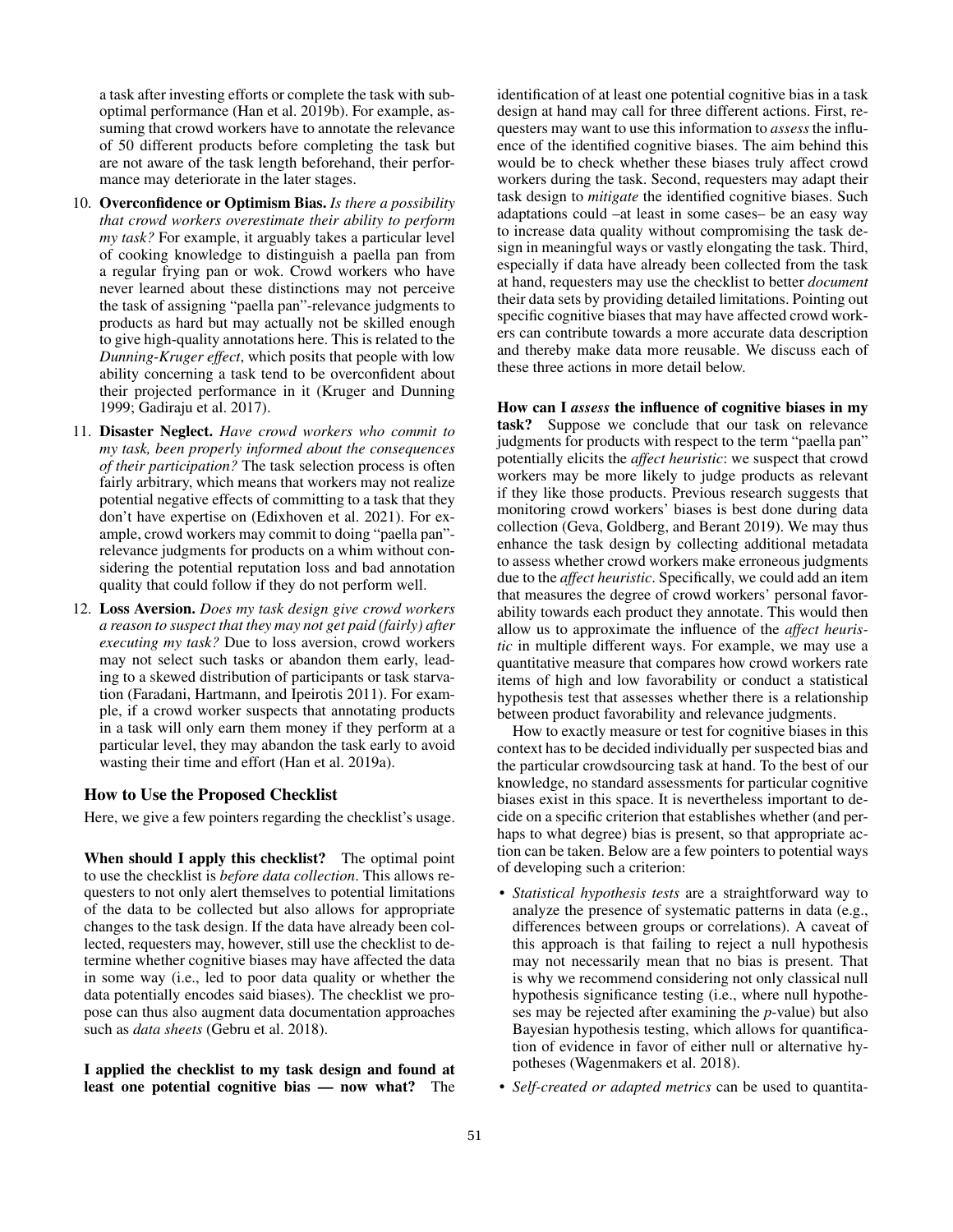tively measure patterns or occurrences in data. Here, it is useful to set one or multiple specific thresholds that reflect bias severity before data collection. This can help to decide when the degree of bias is too extreme.

• Statistical techniques such as *structural equation modeling (SEM)* (Ullman and Bentler 2003) or *network analysis* (Epskamp and Fried 2018) may be used to analyze relationships between several factors simultaneously.

It should be pointed out that any such test or metric will only approximate the true, latent influence of the cognitive bias one may wish to assess for. Therefore, we recommend constructing a procedure that consists of several tests and measurements, which build the criterion together. Another useful approach may be to add sanity checks (e.g., by manually evaluating samples of individual cases that show high and low bias according to the criterion). Note also that many statistical procedures (i.e., especially in hypothesis testing) underlie assumptions (Osborne and Waters 2002). For instance, to satisfy the assumption of independence of observations, data may have to be aggregated per crowd worker before conducting a hypothesis test. Requesters should further be aware of common pitfalls in hypothesis testing such as misinterpretation of the *p*-value or statistical power (Greenland et al. 2016).

How can I *mitigate* the influence of cognitive biases in my task? Earlier work has already explored the mitigation of cognitive biases in crowdsourcing tasks. For instance, Eickhoff (2018) showed –through the lens of a standard relevance judgment task– how requesters may deal with biases related to *groupthink*, *anchoring*, and the *halo effect*. Hube, Fetahu, and Gadiraju (2019) investigated how requesters could preempt *confirmation bias* when crowdsourcing subjective judgments related to opinions on debated topics. Next to adapting the task design, requesters may consider improving the data (i.e., the item selection) or changing the worker requirements. Especially difficult tasks may sometimes require non-ambiguous items or particularly qualified workers. Eventually, however, mitigating cognitive biases in crowdsourcing will often require a unique solution that fits the particular task design and suspected cognitive bias at hand. We recommend combining any mitigation efforts with assessments for the suspected cognitive biases to ensure that they have been mitigated successfully.

How can I *document* the influence of cognitive biases in my task? Especially if data have already been collected when applying the checklist, requesters may wish to at least document the potential influence of cognitive biases to make their data more reusable. We recommend augmenting the checklist with general data documentation approaches such as *data sheets* (Gebru et al. 2018). Requesters can add the checklist we propose under a separate section in the data documentation and discuss each bias's potential influence.

Further development and context of this checklist. A few more things should be pointed out to put the usage of

this checklist into perspective. First, the checklist –as we propose it in this paper– is unlikely to be exhaustive. We expect that novel research will demonstrate how cognitive biases that we do not yet mention can affect crowd workers. That is why, in contrast to the original checklist developed by Kahneman, Lovallo, and Sibony (2011), we host the latest version of the checklist we propose on an online repository that is open to anyone's contributions.<sup>2</sup> Second, in contrast to our running example, it is unlikely that all of the mentioned biases occur in every crowdsourcing task. We merely posit that any of the 12 mentioned biases could (but do not necessarily do) take place in crowdsourcing. Third, we recommend using more general data documentation approaches such as *data sheets* (Gebru et al. 2018) in tandem with this checklist. Answering questions about the population of crowd workers or the purpose of the (to-be-)collected data set can help distilling potential issues. If the collected data is part of a larger study, we recommend preregistering the research project (Nosek et al. 2018).

## Case Study: Viewpoint Annotations for Search Results on Debated Topics

This section demonstrates the practical application of the checklist we propose at the hand of a case study. Our aim in this case study was to collect viewpoint annotations from crowd workers for search results on debated topics.<sup>3</sup> Such data is useful, for example, when aiming to measure the viewpoint diversity in ranked search result lists (Draws et al. 2020; Kulshrestha et al. 2019) or study the effects of viewpoint-biased search result rankings on user attitudes (Draws et al. 2021; Pogacar et al. 2017). We had retrieved search results on nine different debated topics from *Bing*: 4

- 1. *Are social networking sites good for our society?*
- 2. *Should zoos exist?*
- 3. *Is cell phone radiation safe?*
- 4. *Should bottled water be banned?*
- 5. *Is obesity a disease?*
- 6. *Is Drinking Milk Healthy for Humans?*
- 7. *Is Homework Beneficial?*
- 8. *Should People Become Vegetarian?*
- 9. *Should Students Have to Wear School Uniforms?*

We designed a task wherein crowd workers would be randomly assigned to one of the nine debated topics and see a set of search results related to it. The search results were presented similarly compared to regular search engines (i.e., with a title, snippet, and clickable URL; see Figure 1). Crowd workers would be asked to label each search result for its viewpoint towards the debated topic. Table 1 shows the viewpoint taxonomy we considered: a one-dimensional

<sup>3</sup>We had first collected these data to study user behavior in web search on debated topics (Draws et al. 2021; Rieger et al. 2021).

<sup>&</sup>lt;sup>2</sup>See Footnote 1.

<sup>4</sup> https://bing.com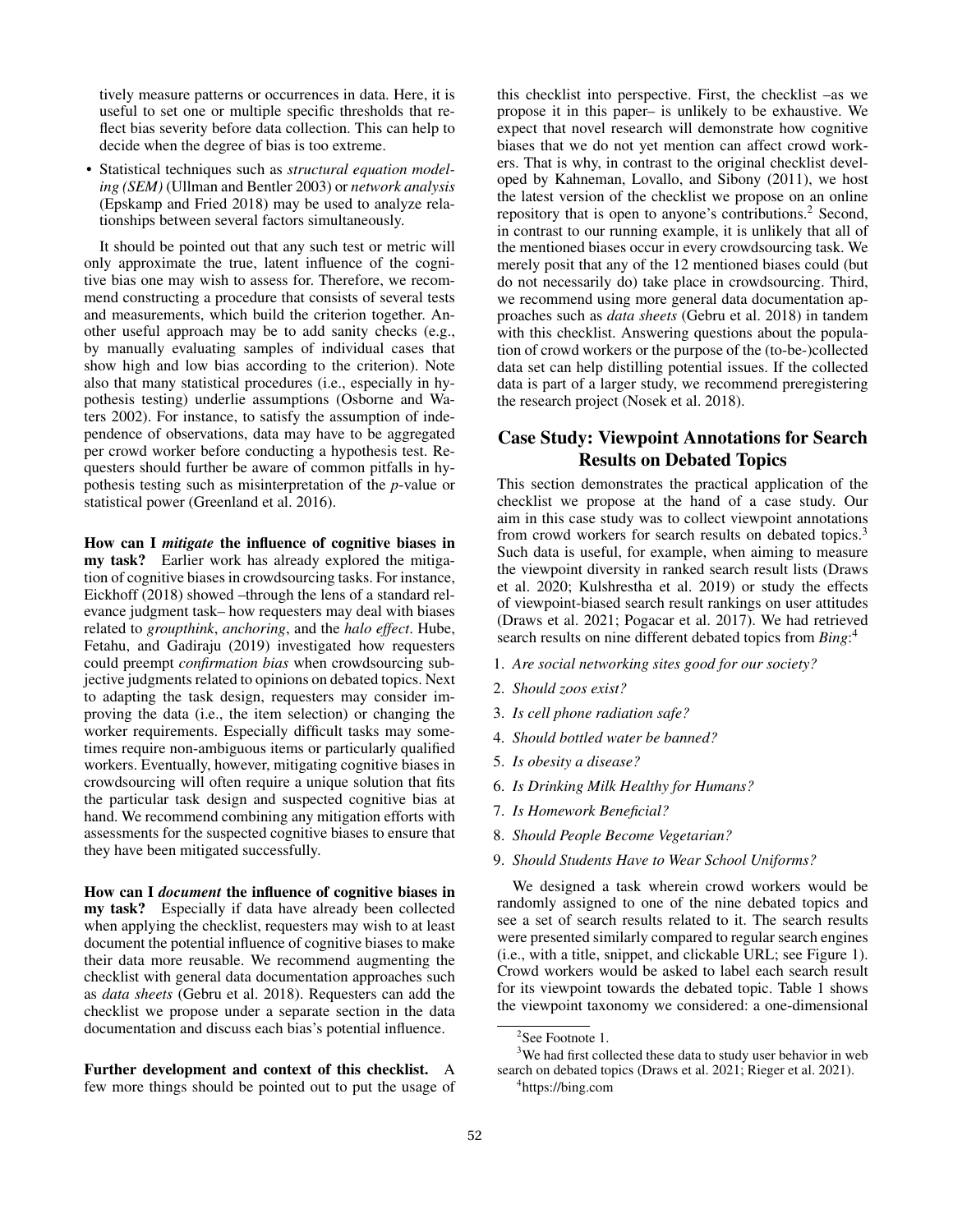representation of the overall stance that a document expresses, ranging from "strongly opposing" to "strongly supporting".<sup>5</sup> Crowd workers would be tasked to annotate the viewpoint of each search result on seven-point Likert scales (i.e., "What stance does this website take on the debated question [*topic*]?"). We also included attention checks between the search results, in which we specifically instructed participants on what option to select on the Likert scale. Full data sheets for the data we collected from this task are available on our repository.<sup>6</sup>

From walking through the checklist before data collection, we could derive that crowd workers' judgments may be affected by three cognitive biases in our task:<sup>7</sup>

- 1. Confirmation bias. We suspected that crowd workers' preexisting attitudes on their assigned topics may affect their annotations. Specifically, we were concerned that crowd workers might interpret their own attitudes into the content they see (especially for ambiguous search results).
- 2. Anchoring bias. Another concern was that crowd workers' first judgment would act as a reference point for the search results to come and thus affect following annotations. Practically, this would have meant that crowd workers' judgments tend towards whatever annotation they gave to the first item they saw.
- 3. Halo effect. We also suspected that crowd workers' preexisting knowledge of their assigned topics may affect their annotations. A halo effect could have occurred if crowd workers have strong preconceived notions about particular subtopics or search result sources, causing them to prematurely rate search results as more extreme (i.e., placing search results into the "opposing camp" or "supporting camp").

We decided to conduct a pilot study to collect annotations for search results on two of the nine debated topics (i.e., *Should zoos exist?* and *Are social networking sites good for our society?*) while assessing the cognitive biases mentioned above. We enhanced our task design with two additional items that collect the necessary contextual metadata. First, to be able to assess the confirmation bias, we measured crowd workers' *personal stance* (i.e., on a seven-point Likert scale ranging from "strongly opposing" to "strongly supporting") on their assigned topic. Second, to enable an assessment of the halo effect, we measured crowd workers' *perceived knowledge* (i.e., on a seven-point Likert scale ranging from "non-existent" to "excellent") of their assigned topic. Assessing the anchoring effect did not require collecting additional metadata.

We published our task on *Amazon Mechanical Turk*<sup>8</sup> to collect viewpoint annotations for all 643 search results that

<sup>7</sup> Arguably, other biases that are mentioned in the checklist (e.g., the affect heuristic or the availability bias) could have affected crowd workers' judgments as well. For conciseness, however, we keep it to the three biases we mention here.

related to the two topics mentioned above. We recruited workers who were located in the United States and had a task approval rate of at least 95%. Crowd workers were paid \$2 for completing the task and could earn a \$0.50 bonus if they clicked on at least half of the links provided in the search results and if they passed both attention checks. We excluded annotations from crowd workers who did not pass at least one of the attention checks.

The data set collected in this pilot study  $(D_1)$  contains 1994 annotations from 109 different crowd workers for 643 different search results. Each search result in  $D_1$  pertains to either of the two debated topics *Should Zoos Exist?* or *Are Social Networking Sites Good for Our Society?* and was annotated by two to eleven different crowd workers. Specifically, whereas 92% of search results received three viewpoint annotations, 2% received only two, and 6% received four or more annotations. The low inter-rater reliability between crowd workers who annotated  $D_1$  (Krippendorff's  $\alpha = 0.21$ ) indicates that  $D_1$  contains considerable amounts of noise.<sup>9</sup> Applying the cognitive-biases-in-crowdsourcing checklist and testing for cognitive biases is one way to investigate possible contributing factors to this low data quality.

We conducted several statistical hypothesis tests on  $D_1$  to analyze whether (1) the *confirmation bias*, (2) the *anchoring effect*, or (3) the *halo effect* might have had an influence on crowd workers' annotations.<sup>10</sup>

Confirmation bias. To check whether there was confirmation bias, we conducted classical and Bayesian correlation analyses between crowd workers' pre-existing stance on their assigned topic and their mean viewpoint annotation. We found a significant Spearman correlation ( $\rho = 0.27$ ,  $p = 0.002$ ) and strong evidence in favor of a correlation as part of a Bayesian correlation analysis  $(BF_{10} = 12.49)^{11}$ 

Anchoring effect. We analyzed the influence of a potential anchoring effect by also conducting classical and Bayesian hypothesis tests, this time between crowd workers' first annotation and the mean of their remaining annotations. Here, we found a significant Spearman correlation ( $\rho = 0.31$ ,  $p < 0.001$ ) and extreme evidence in favor of a correlation as part of the Bayesian correlation analysis  $(BF_{10} = 195.33)$ .

Halo effect. To analyze whether there might have been a halo effect, we compared the range of annotations between crowd workers with lower versus higher knowledge on the topic. We defined "lower knowledge" as low or medium selfreported knowledge on their assigned topic (i.e., the bottom two and central three options on the Likert scale), and

<sup>5</sup>We included two additional options, *neutral* and *irrelevant* (see Figure 1), for search results that did not express any viewpoint or that were found to be irrelevant to the topic, respectively.

<sup>6</sup> See Footnote 1.

<sup>8</sup> https://mturk.com

<sup>&</sup>lt;sup>9</sup>Krippendorff's alpha accounts for missing annotations, so items can vary in terms of how many people annotated them.

<sup>&</sup>lt;sup>10</sup>The code to replicate all analyses we report here can be found on our repository (see Footnote 1).

<sup>&</sup>lt;sup>11</sup>We used the *R* package *BayesFactor* (Morey et al. 2015) to perform Bayesian analyses. We interpret the strength of evidence from Bayes Factors in line with the guidelines proposed by Lee and Wagenmakers (2014), who adapted them from Jeffreys (1939).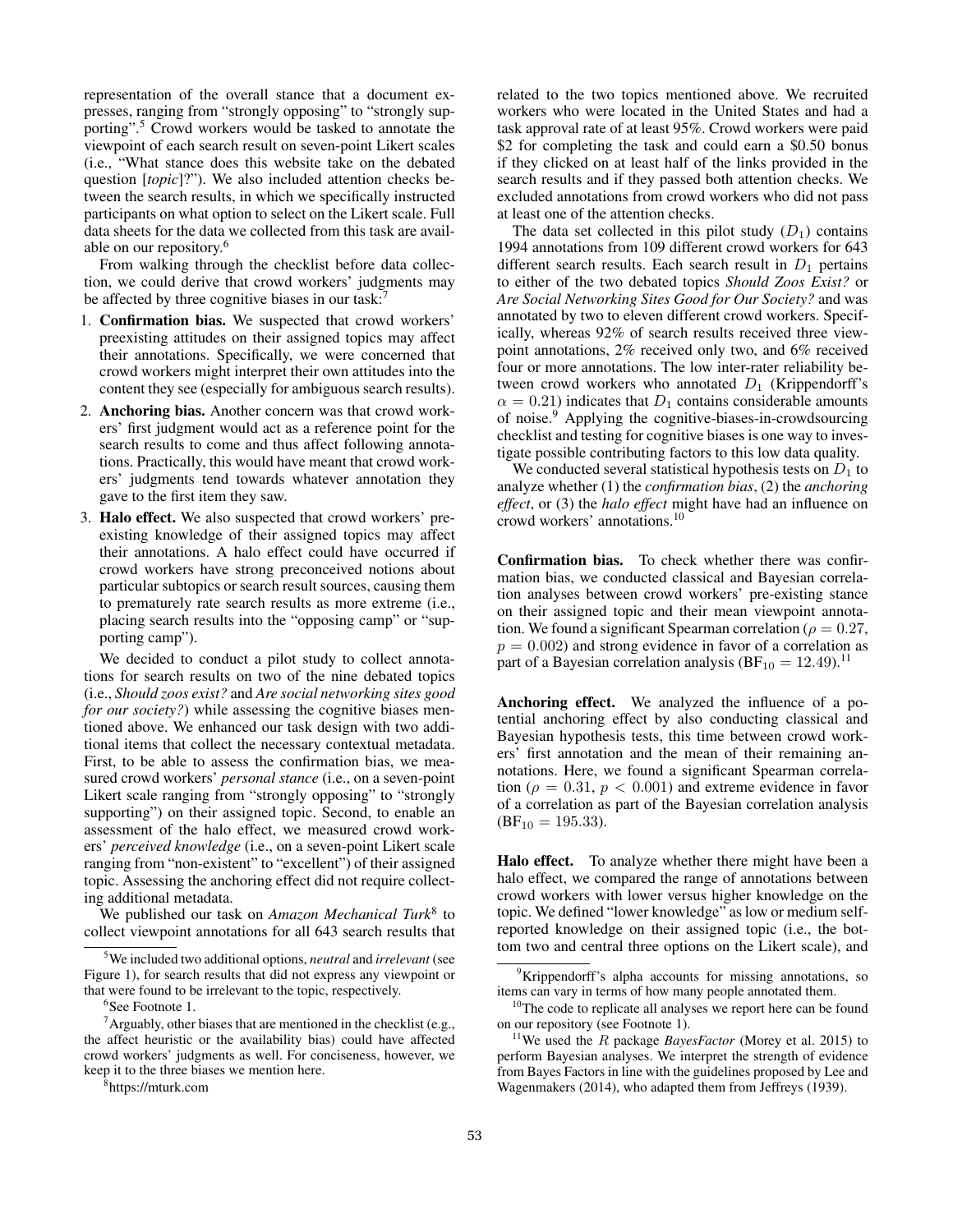#### New Studies Link Cell Phone Radiation with Cancer ...

New Studies Link Cell Phone Radiation with Cancer ... to hundreds of studies-has "given us confidence that the current safety limits for cell

https://www.scientificamerican.com/article/new-studies-link-cell-phone-radiation-with-cancer/



Figure 1: Example item to collect viewpoint annotations for search results in our case study.

|      | Label               | Example (topic: "Zoos should exist")                      |
|------|---------------------|-----------------------------------------------------------|
| -3   | strongly opposing   | "Horrible places! All zoos should be closed ASAP."        |
| $-2$ | opposing            | "We should strive towards closing all zoos."              |
| $-1$ | somewhat opposing   | "Despite the benefits of zoos, overall I'm against them." |
|      | balanced            | "These are the main arguments for and against Zoos."      |
| $+1$ | somewhat supporting | "Although zoos are not great, they benefit society."      |
| $+2$ | supporting          | "I'm in favor of zoos, let's keep them."                  |
| $+3$ | strongly supporting | "There is nothing wrong with zoos – open more!"           |

Table 1: The viewpoint label taxonomy we considered in our case study. Crowd workers could assign a viewpoint label to each search result by selecting one of the seven options ranging from "strongly opposing" to "strongly supporting". Labels can be represented by integers ranging from −3 to 3 (denoted by l).

"higher knowledge" with those who indicated the top two options on the Likert scale. We did not find any evidence in favor of such a difference as the classical  $t$ -test was not significant ( $t = 0.42$ ,  $p = 0.68$ ). A Bayesian t-test revealed moderate evidence in favor of the null hypothesis that there was no difference between these groups ( $BF_{01} = 4.61$ ).

The analyses we had conducted on  $D_1$  rang the alarm bell for a potential influence of confirmation bias as well as the anchoring effect. We aimed to use this knowledge to inform the collection of labels for search results on all nine debated topics. Further exploratory analyses (e.g., looking at the agreement on different types of search results) led us to suspect that the main source of bias in our crowdsourcing task may have been ambiguous items. Whereas search results that took a clear stance (e.g., "Why Zoos Are An Important Part Of Responsible Wildlife") were often rated quite unanimously, workers diverged when confronted with less strongly opinionated search results (e.g., "Are Zoos Good Or Bad For Animals/Wildlife?"). We thus decided to manually select only those search results that we judged as non-ambiguous or opinionated for our final data collection. Moreover, we suspected that we may have had underestimated the difficulty of the task, so we increased the worker requirements to a HIT approval rate of greater than 98% as well as *Master* status at MTurk.<sup>12</sup> This considerably shrunk our pool of potential crowd workers, so we eased restrictions on workers' location by including other countries where English is spoken as the first or second language by most people (e.g., Australia and Germany). With these changes, we again published our task on Amazon Mechanical Turk.

Selecting only opinionated search results for the nine debated topics resulted in a data set of 480 different search results (approximately balanced over the nine topics). A total of 56 crowd workers provided 1499 viewpoint annotations for this second, final data set of search results  $(D_2)$ . Each search result pertained to just one of the nine different debated topics and was annotated by three to seven different crowd workers. Inter-rater reliability for this data set is satisfactory (Krippendorff's  $\alpha = 0.79$ ). In contrast to  $D_1$ , we did not find evidence for the confirmation bias ( $\rho = -0.07$ ,  $p = 0.68$ ) or the anchoring effect ( $\rho = 0.04$ ,  $p = 0.76$ ) in  $D_2$ . Bayesian analyses revealed that the null hypotheses (i.e., that there were no confirmation bias and no anchoring effect) explained the data better than the respective alternative hypotheses ( $BF_{01} = 2.31$  and 3.31, respectively).

# Retrospective Analysis of Cognitive Biases in Crowdsourcing

Although the examples and case study we have presented so far relate to specific use cases of crowdsourcing subjective judgments (e.g., relevance judgments), there is reason to expect that cognitive biases occur across different types of crowdsourcing tasks. Cognitive biases are general phenomena that occur when humans make decisions under uncertainty (Tversky and Kahneman 1974) and the checklist we propose covers several different ways in which biases could affect crowd workers (e.g., related to their personal gains, losses, or abilities as well as simple heuristics they may apply while conducting the task). Therefore, in this section, we

<sup>12</sup>Amazon MTurk awards particularly well-performing crowd workers with a *Master* status. This acknowledges the high quality that these workers deliver and allows them to earn higher rewards.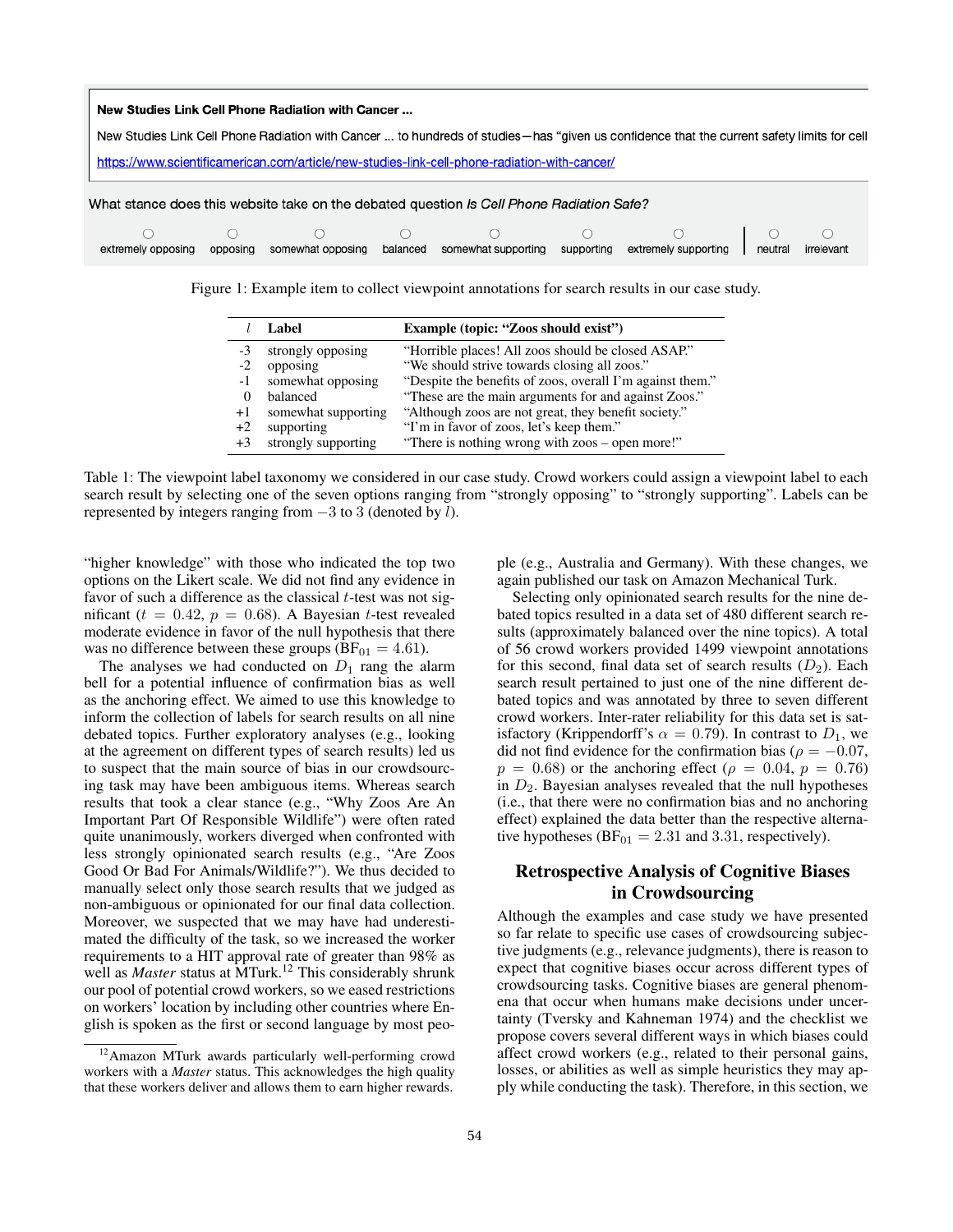apply our proposed checklist to a set of 27 recent research papers in the crowdsourcing domain. We assess which biases may have been present in the reported studies and whether their (potential) influence was reported upon. By means of this analysis, we aim to show that cognitive biases are often impactful while their influence is not considered in crowdsourcing task designs and publicly available data sets that contain human judgments.

### Paper Selection Criteria

We selected research papers for this analysis based on four criteria that all needed to be met for a paper to be included:

- 1. We selected papers from the 2018, 2019, and 2020 *AAAI Conference on Human Computation and Crowdsourcing* (HCOMP) proceedings, as HCOMP is among the most important venues for research in this area.
- 2. Papers had to include an online crowdsourcing study in which data was collected (i.e., not using external data).
- 3. The crowdsourcing task(s) described in the paper had to concern some form of labeling or evaluating data objects in a constrained, closed format (i.e., the crowd workers were given a well-defined answer space). For example, we would include a task that asked crowd workers to judge products as "relevant" or "non-relevant" to the term "paella pan" but we would exclude a task that asked crowd workers to describe products in open text fields.
- 4. We only included papers in which crowd workers were paid for completing the described task(s).

The selection criteria above were developed among three authors of this paper who acted as independent experts in this study. Using a test sample of 16 papers, the experts ensured that they reached agreement on which papers should be included or excluded based on the four criteria. The final selection procedure resulted in a set of 27 papers (i.e., 4 from 2018, 13 from 2019, and 10 from 2020) that we included in this analysis. We do not report inter-rater reliability, as disagreement between the researchers was resolved through detailed discussions and critical reflection (McDonald, Schoenebeck, and Forte 2019).

### Method

Each of the three experts who also co-decided on the inclusion criteria subsequently analyzed each of the 27 selected papers in a two-step process. After reading the paper including the described task design, task instructions, and crowd selection criteria, they first went through each item in the checklist and marked which cognitive bias could have affected the results. Here, the expert would consider the textual description of the task as well as additional available materials (e.g., screenshots). Each bias could be marked with either "yes" (i.e., if there was good reason to assume that the bias may have occurred) or "no" (i.e., if it was impossible or unlikely that the bias had occurred). Therefore, note that a "yes" here did not necessarily mean that crowd workers were indeed affected by the bias, but merely that such an influence could not be ruled out based on the provided task description and additional materials.

As a second step, the expert stated whether the paper at hand discussed the potential influence of cognitive biases on the results. The options here were "yes" (i.e., if the paper identified and at least discussed *all* possible cognitive biases that may have had taken place), "partly" (i.e., if the paper at least discussed a subset of the potential cognitive biases), or "no" (i.e., if the paper did not consider any cognitive biases as a potential influence on the results). Thus, if a paper discussed the potential influence of cognitive biases on the collected data at all, it would receive a "yes" or "partly" label, depending on whether it mentioned all or just a subset of the potential biases identified by the expert. We included this additional label to gauge the degree to which requesters are considerate of such influences on data quality. While it may be difficult to rule out or fully mitigate the influence of cognitive biases on crowdsourcing tasks, discussing potential influences is important information for anyone who may want to use or build on the data set or the published research.

We used majority voting to aggregate the judgments corresponding to the three independent experts. For example, if two of the three experts judged "no" for a particular bias in a particular paper, we would adopt this label for this data point.<sup>13</sup> This resulted in a set of 13 labels per paper (i.e., one for each of the 12 cognitive biases from the checklist as well as the overall judgment on whether the paper considered cognitive biases). Note that this analysis did not concern the methods or evaluations presented in those papers but merely the task design they described.

### Results

Table 2 shows the results of our retrospective analysis of crowdsourcing papers at the AAAI HCOMP conference from the last three years. We identified each cognitive bias from the checklist in at least some of the papers we analyzed. Whereas the *salience bias* (93%), *anchoring effect* (81%), and *halo effect* (78%) were marked rather often, biases such as the self-interest bias (30%), loss aversion (22%), or groupthink (15%) were identified comparatively seldom. We also found that some biases often co-occurred in our analysis. Specifically, the *confirmation bias* and *availability bias* as well as *overconfidence* and *disaster neglect* were most often identified for the same papers.

Eight out of the 27 analyzed papers at least partly considered cognitive biases in their task design or discussion. For instance, Otterbacher et al. (2019) show how cognitive biases and stereotypes can affect image labeling and Peng et al. (2019) discuss at length how cognitive biases may affect the hiring process. Mohanty et al. (2019) and Kemmer et al. (2020) acknowledge that a variety of biases such as the confirmation bias can lead to low-quality data labels and propose methods to mitigate these effects.

Note that we intentionally do not disclose which potential cognitive biases had been identified per paper. We wish to point out that this retrospective analysis is not meant to discredit the work of others. Instead, we performed this analysis to show (a) that cognitive biases can occur in a variety of

<sup>&</sup>lt;sup>13</sup>No conflicts arose for the last (3-option) label as there was a majority judgment for all 27 selected papers.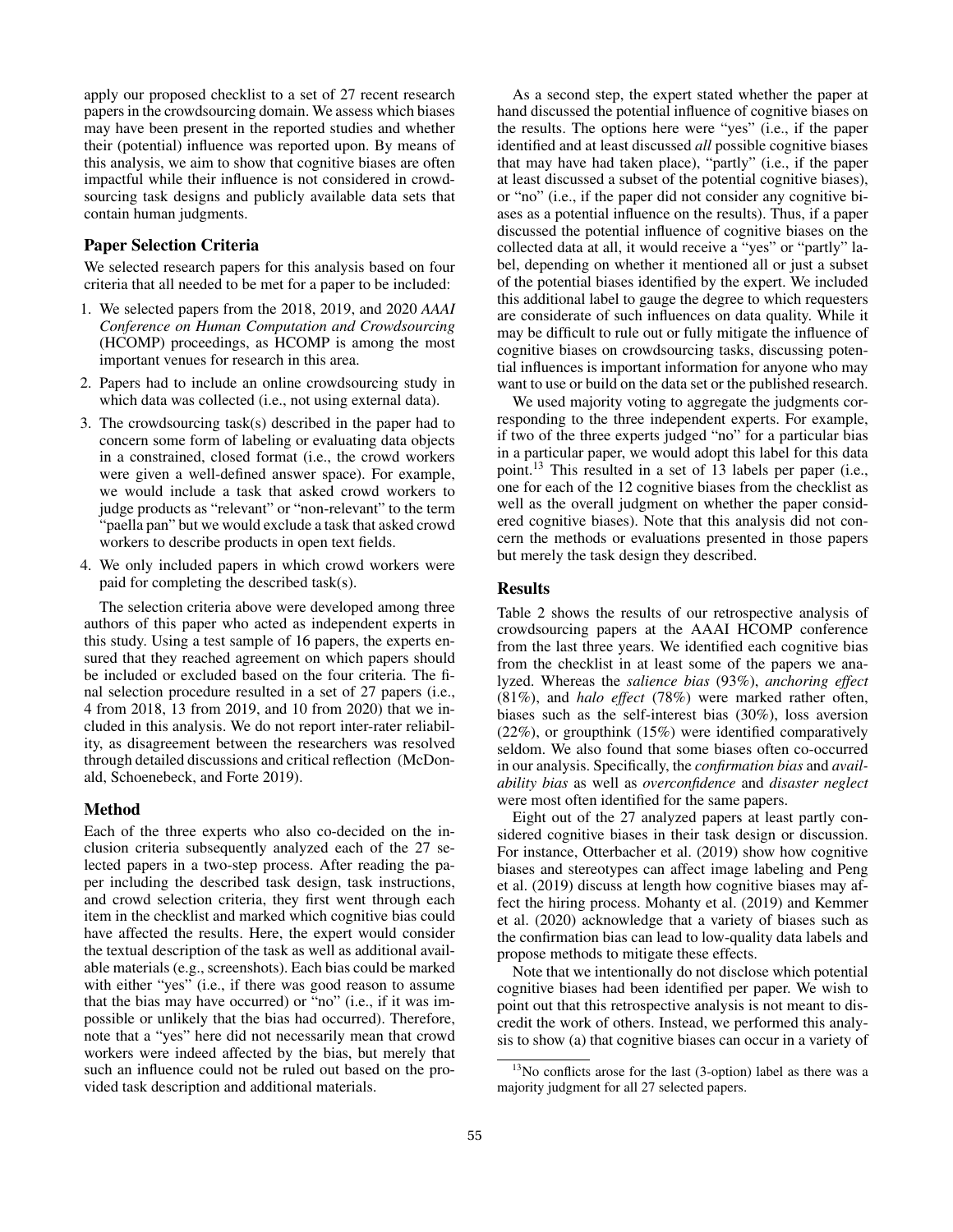| <b>Bias</b>               | 2018       | 2019     | 2020      | <b>Total</b> |
|---------------------------|------------|----------|-----------|--------------|
| Self-interest Bias        | $0(0\%)$   | 5(38%)   | $3(30\%)$ | $8(30\%)$    |
| <b>Affect Heuristic</b>   | $2(50\%)$  | 8(62%)   | $5(50\%)$ | 15(56%)      |
| Groupthink                | 1(25%)     | 2(15%)   | $1(10\%)$ | 4(15%)       |
| Salience Bias             | $4(100\%)$ | 11 (85%) | 10 (100%) | 25(93%)      |
| <b>Confirmation Bias</b>  | 3(75%)     | 8(62%)   | $5(50\%)$ | 16(59%)      |
| <b>Availability Bias</b>  | $4(100\%)$ | 10 (77%) | $5(50\%)$ | 19 (70%)     |
| Anchoring Effect          | $4(100\%)$ | 9(69%)   | $9(90\%)$ | 22(81%)      |
| Halo Effect               | $4(100\%)$ | 11 (85%) | $6(60\%)$ | 21 (78%)     |
| <b>Sunk Cost Fallacy</b>  | 3(75%)     | 6(46%)   | 2(20%)    | 11 $(41\%)$  |
| Overconfidence            | 3(75%)     | 9(69%)   | $3(30\%)$ | 15 (56%)     |
| Disaster Neglect          | 1(25%)     | 6(46%)   | 2(20%)    | 9(33%)       |
| <b>Loss Aversion</b>      | $0(0\%)$   | 5(38%)   | $1(10\%)$ | 6(22%)       |
| <b>Biases Considered?</b> | 1(25%)     | 5(38%)   | 2(20%)    | $8(30\%)$    |

Table 2: Results of the retrospective analysis of cognitive biases in crowdsourcing papers from HCOMP proceedings in 2018, 2019, 2020. Here, *biases considered* refers to papers that discussed the identified cognitive biases at least partly.

crowdsourcing tasks, (b) that the influence of cognitive biases in crowdsourcing is rarely considered, and (c) that the checklist we propose in this paper is widely applicable and could assist researchers in identifying these potential biases.

### **Discussion**

In this paper, we have proposed a 12-item checklist to combat cognitive biases in crowdsourcing. Each item in this checklist refers to a different, commonly occurring cognitive bias that may affect crowd workers' judgments and thereby reduce data quality. Requesters may use our proposed checklist before or after data collection to identify, mitigate, and describe cognitive biases that may influence crowd workers in the tasks they design. To clarify the intended use of the checklist, we have demonstrated its practical application at the hand of a case study on viewpoint annotations for search results. We further showed in a retrospective analysis of recently published crowdsourcing studies that our proposed checklist is widely applicable and that most crowdsourcing studies currently do not consider the influence of cognitive biases on the data labels they obtain.

### Limitations

Requesters may apply the checklist we propose to their crowdsourcing tasks but should be aware of at least three important limitations. First, the checklist is unlikely to be exhaustive: several cognitive biases that are relevant to crowdsourcing may still be missing from it. That is why we set up an online repository that will always host the latest version of the checklist and provide an opportunity for contributors to suggest edits. The repository is available at https://osf.io/rbucj. Second, although our proposed checklist can help requesters identify potential cognitive biases that may affect the crowd workers they employ, it does not (yet) give direct recommendations regarding the measurement and mitigation of these biases. We give some pointers in this paper on how the influence of cognitive biases could be assessed or mitigated in certain situations and previous work has already proposed some further mitigation strategies (Eickhoff 2018; Hube, Fetahu, and Gadiraju 2019). However, more research is needed to develop robust procedures that can deal with all the different cognitive biases in our checklist. Third, requesters should be aware that cognitive biases can in some cases be beneficial. *Groupthink*, for instance, is often harnessed to promote collaboration between crowd workers, which can indeed increase data quality (Kobayashi et al. 2018).

### Implications

The checklist we propose in this paper has implications for task design as well as data documentation in the crowdsourcing context. As we have discussed, requesters may use this checklist to assess and mitigate cognitive biases. This predominantly concerns adaptations to the task design itself (e.g., adding the collection of contextual metadata) but can also involve item selection or adapting the worker requirements. Furthermore, requesters can use our proposed checklist to document (limitations of) the data they collect. The checklist is applicable to a wide range of crowdsourcing task types, including (but not limited to) validation tasks such as data matching, interpretation and analysis tasks such as relevance judgments, and surveys (e.g., opinion gathering).<sup>14</sup> Although following the procedures we suggest in this paper may increase costs (e.g., due to elongating tasks) and deployment time (e.g., due to prolonged time needed to finetune the tasks), we believe that high data quality and reliability should be any requester's primary aim – especially when the data has a potentially high impact on individuals and society. This is particularly important to facilitate the appropriate reuse of data collections.

Initial steps have been taken towards defining a taxonomy of relevant attributes to report on crowdsourcing studies, such as the employed crowd, the task shown to the workers, the applied quality control mechanisms, and the experimental design (Ramírez et al. 2020; Ramírez et al. 2021). We believe that cognitive biases are an additional factor to consider in reports on crowdsourcing studies. Our retrospective analysis suggests that requesters should also clarify such aspects to the crowd if they aim to mitigate cognitive biases effectively. In particular, the *sunk cost fallacy* could be mitigated by providing the estimated duration of the task in the description of the task. Rejection criteria are also essential for crowd workers in deciding whether they continue to work on a given task (i.e., *loss aversion* and *disaster neglect*). Thus, our retrospective analysis suggests that some aspects that are recommended for reporting on crowdsourcing studies should be included in the actual task design and instructions. This would lead to increased requester-crowd transparency while mitigating several cognitive biases.

### Conclusion

Cognitive biases are likely an important limitation of many crowdsourcing studies but are often hard to identify, assess, and mitigate. In this paper, we take one step closer towards tackling cognitive biases in crowdsourcing by proposing a simple, 12-item checklist that requesters can use to decide

<sup>&</sup>lt;sup>14</sup>We here refer to the taxonomy of microtasks on the web proposed by Gadiraju, Kawase, and Dietze (2014).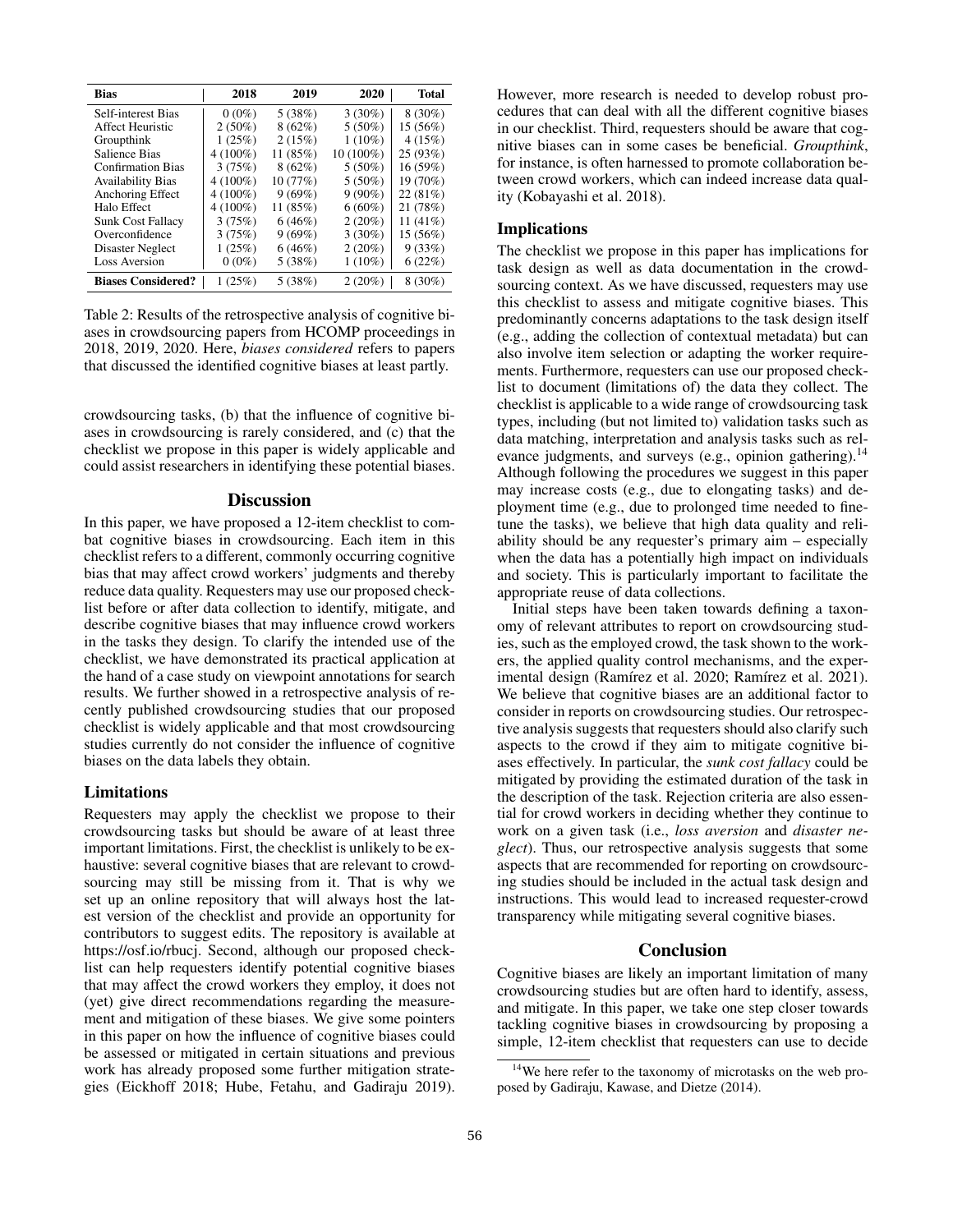whether (and how) some of the most commonly occurring cognitive biases may have an undesired influence in the crowdsourcing tasks they wish to launch or have collected data from in the past. Requesters and researchers can use this tool to improve their task designs and acknowledge cognitive biases as potential sources of sub-optimal data quality where necessary. To this end, we hope that the checklist we propose can contribute towards more reliable, trustworthy, and useful human-labeled data sets.

### Acknowledgments

This activity is financed by IBM and the Allowance for Top Consortia for Knowledge and Innovation (TKI's) of the Dutch ministry of economic affairs.

### References

Antin, J.; and Shaw, A. 2012. Social desirability bias and self-reports of motivation: a study of Amazon Mechanical Turk in the US and India. In *Proceedings of the SIGCHI Conference on Human Factors in Computing Systems*, 2925–2934.

Arnold, M.; Bellamy, R. K. E.; Hind, M.; Houde, S.; Mehta, S.; Mojsilović, A.; Nair, R.; Ramamurthy, K. N.; Olteanu, A.; Piorkowski, D.; Reimer, D.; Richards, J.; Tsay, J.; and Varshney, K. R. 2019. FactSheets: Increasing trust in AI services through supplier's declarations of conformity. *IBM Journal of Research and Development* 63(4/5): 6:1–6:13. doi:10.1147/JRD.2019.2942288.

Aroyo, L.; Dixon, L.; Redfield, O.; Rosen, R.; and Thain, N. 2019. Crowdsourcing subjective tasks: The case study of understanding toxicity in online discussions. *The Web Conference 2019 - Companion of the World Wide Web Conference, WWW 2019* 1100–1105. doi:10.1145/3308560.3317083.

Barbosa, N. M.; and Chen, M. 2019. Rehumanized crowdsourcing: a labeling framework addressing bias and ethics in machine learning. In *Proceedings of the 2019 CHI Conference on Human Factors in Computing Systems*, 1–12.

Bender, E. M.; and Friedman, B. 2018. Data statements for natural language processing: Toward mitigating system bias and enabling better science. *Transactions of the Association for Computational Linguistics* 6: 587–604.

Burmania, A.; Parthasarathy, S.; and Busso, C. 2016. Increasing the Reliability of Crowdsourcing Evaluations Using Online Quality Assessment. *IEEE Transactions on Affective Computing* 7(4): 374–388. doi:10.1109/TAFFC. 2015.2493525.

Daniel, F.; Kucherbaev, P.; Cappiello, C.; Benatallah, B.; and Allahbakhsh, M. 2018. Quality control in crowdsourcing: A survey of quality attributes, assessment techniques, and assurance actions. *ACM Computing Surveys (CSUR)* 51(1): 1–40.

Demartini, G. 2019. Implicit bias in crowdsourced knowledge graphs. In *Companion Proceedings of The 2019 World Wide Web Conference*, 624–630.

Difallah, D. E.; Demartini, G.; and Cudré-Mauroux, P. 2012. Mechanical cheat: Spamming schemes and adversarial techniques on crowdsourcing platforms. In *CrowdSearch*.

Dow, S.; Kulkarni, A.; Klemmer, S.; and Hartmann, B. 2012. Shepherding the crowd yields better work. In *Proceedings of the ACM 2012 conference on computer supported cooperative work*, 1013–1022.

Draws, T.; Tintarev, N.; Gadiraju, U.; Bozzon, A.; and Timmermans, B. 2020. Assessing Viewpoint Diversity in Search Results Using Ranking Fairness Metrics. In *Informal Proceedings of the Bias and Fairness in AI Workshop at ECML-PKDD (BIAS 2020)*.

Draws, T.; Tintarev, N.; Gadiraju, U.; Bozzon, A.; and Timmermans, B. 2021. This Is Not What We Ordered : Exploring Why Biased Search Result Rankings Affect User Attitudes on Debated Topics. In *Proceedings of the 44th International ACM SIGIR Conference on Research and Development in Information Retrieval*, SIGIR '21. New York, NY, USA: Association for Computing Machinery. ISBN 9781450380379. doi:10.1145/3404835.3462851.

Dumitrache, A.; Inel, O.; Aroyo, L.; Timmermans, B.; and Welty, C. 2018. CrowdTruth 2.0: Quality metrics for crowdsourcing with disagreement. *arXiv preprint arXiv:1808.06080* .

Edixhoven, T.; Qiu, S.; Kuiper, L.; Dikken, O.; Smitskamp, G.; and Gadiraju, U. 2021. Improving Reactions to Rejection in Crowdsourcing Through Self-Reflection. In *13th ACM Web Science Conference 2021*, 74–83.

Eickhoff, C. 2018. Cognitive biases in crowdsourcing. *WSDM 2018 - Proceedings of the 11th ACM International Conference on Web Search and Data Mining* 2018-Febua: 162–170. doi:10.1145/3159652.3159654.

Epskamp, S.; and Fried, E. I. 2018. A tutorial on regularized partial correlation networks. *Psychological methods* 23(4): 617.

Faltings, B.; Jurca, R.; Pu, P.; and Tran, B. D. 2014. Incentives to Counter Bias in Human Computation. *Proceedings of the AAAI Conference on Human Computation and Crowdsourcing* 2(1): 59–66. URL https://ojs.aaai.org/index. php/HCOMP/article/view/13145.

Faradani, S.; Hartmann, B.; and Ipeirotis, P. G. 2011. What's the right price? pricing tasks for finishing on time. In *Workshops at the Twenty-Fifth AAAI Conference on Artificial Intelligence*.

Gadiraju, U.; Fetahu, B.; Kawase, R.; Siehndel, P.; and Dietze, S. 2017. Using worker self-assessments for competence-based pre-selection in crowdsourcing microtasks. *ACM Transactions on Computer-Human Interaction (TOCHI)* 24(4): 1–26.

Gadiraju, U.; Kawase, R.; and Dietze, S. 2014. A taxonomy of microtasks on the web. In *Proceedings of the 25th ACM conference on Hypertext and social media*, 218–223.

Gadiraju, U.; Yang, J.; and Bozzon, A. 2017. Clarity is a worthwhile quality: On the role of task clarity in microtask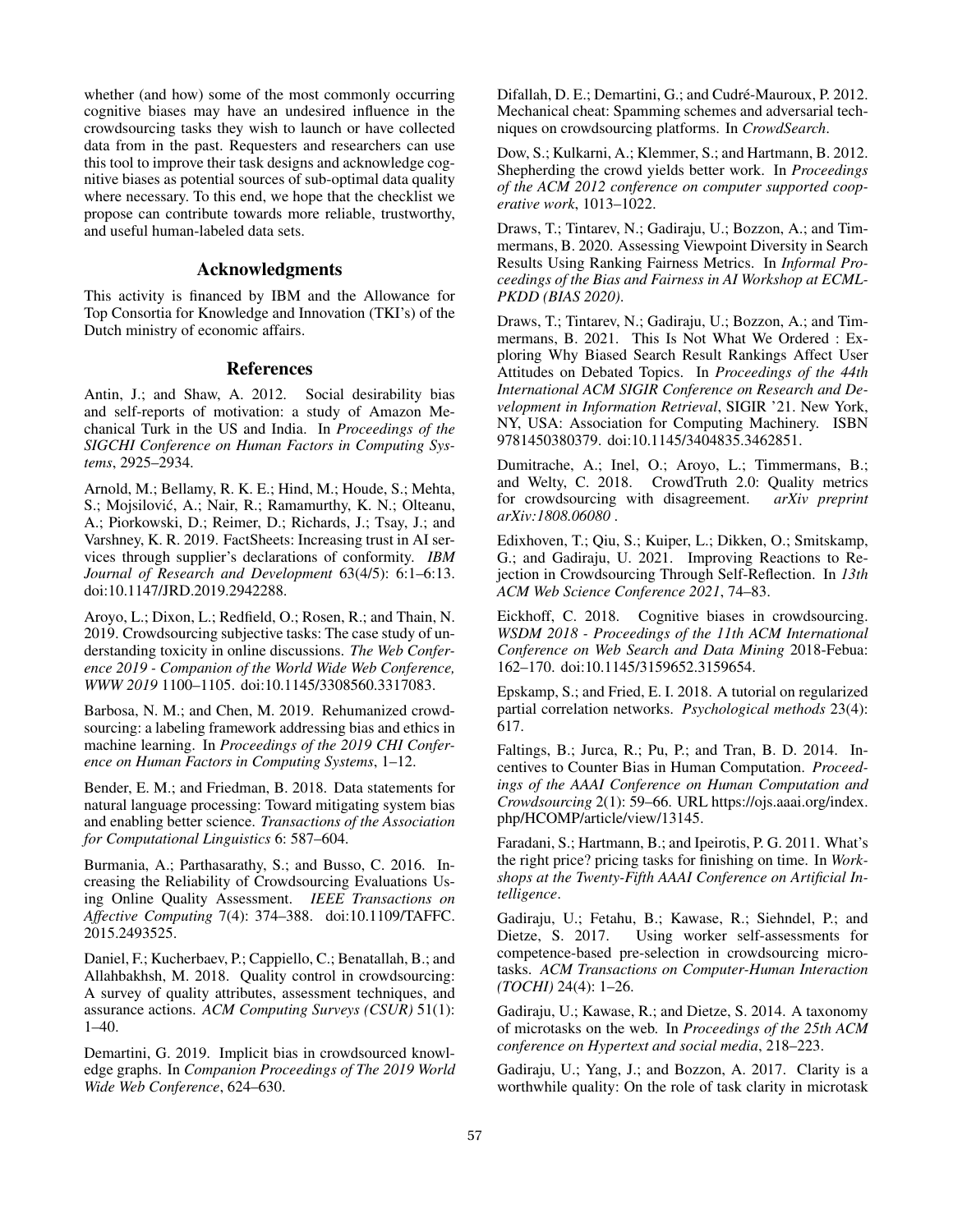crowdsourcing. In *Proceedings of the 28th ACM Conference on Hypertext and Social Media*, 5–14.

Gawande, A. 2010. *The Checklist Manifesto: How to Get Things Right*. New York: Picador.

Gebru, T.; Morgenstern, J.; Vecchione, B.; Vaughan, J. W.; Wallach, H.; Daumé, H.; and Crawford, K. 2018. Datasheets for Datasets URL http://arxiv.org/abs/1803.09010.

Geiger, R. S.; Yu, K.; Yang, Y.; Dai, M.; Qiu, J.; Tang, R.; and Huang, J. 2020. Garbage In , Garbage Out ? Do Machine Learning Application Papers in Social Computing Report Where Human-Labeled Training Data Comes From ? In *Proceedings of the 2020 Conference on Fairness, Accountability, and Transparency*, FAT\* '20, 325–336. New York, NY, USA: Association for Computing Machinery. ISBN 9781450369367. doi:10.1145/3351095.3372862.

Geva, M.; Goldberg, Y.; and Berant, J. 2019. Are We Modeling the Task or the Annotator? An Investigation of Annotator Bias in Natural Language Understanding Datasets. In *Proceedings of the 2019 Conference on Empirical Methods in Natural Language Processing and the 9th International Joint Conference on Natural Language Processing (EMNLP-IJCNLP)*, 1161–1166. Hong Kong, China: Association for Computational Linguistics. doi:10.18653/v1/D19- 1107. URL https://aclanthology.org/D19-1107.

Greenland, S.; Senn, S. J.; Rothman, K. J.; Carlin, J. B.; Poole, C.; Goodman, S. N.; and Altman, D. G. 2016. Statistical tests, P values, confidence intervals, and power: a guide to misinterpretations. *European Journal of Epidemiology* 31(4): 337–350. ISSN 15737284. doi:10.1007/s10654-016- 0149-3.

Han, L.; Roitero, K.; Gadiraju, U.; Sarasua, C.; Checco, A.; Maddalena, E.; and Demartini, G. 2019a. All those wasted hours: On task abandonment in crowdsourcing. In *Proceedings of the Twelfth ACM International Conference on Web Search and Data Mining*, 321–329.

Han, L.; Roitero, K.; Gadiraju, U.; Sarasua, C.; Checco, A.; Maddalena, E.; and Demartini, G. 2019b. The impact of task abandonment in crowdsourcing. *IEEE Transactions on Knowledge and Data Engineering* .

Harris, C. G. 2019. Detecting cognitive bias in a relevance assessment task using an eye tracker. In *Proceedings of the 11th ACM Symposium on Eye Tracking Research & Applications*, 1–5.

Hilbert, M. 2012. Toward a synthesis of cognitive biases: how noisy information processing can bias human decision making. *Psychological bulletin* 138(2): 211.

Ho, C.-J.; Slivkins, A.; Suri, S.; and Vaughan, J. W. 2015. Incentivizing high quality crowdwork. In *Proceedings of the 24th International Conference on World Wide Web*, 419– 429.

Hube, C.; Fetahu, B.; and Gadiraju, U. 2019. Understanding and mitigating worker biases in the crowdsourced collection of subjective judgments. *Conference on Human Factors in Computing Systems - Proceedings* doi:10.1145/3290605. 3300637.

Inel, O.; Haralabopoulos, G.; Li, D.; Van Gysel, C.; Szlávik, Z.; Simperl, E.; Kanoulas, E.; and Aroyo, L. 2018. Studying topical relevance with evidence-based crowdsourcing. In *Proceedings of the 27th ACM International Conference on Information and Knowledge Management*, 1253–1262.

Ipeirotis, P. G.; Provost, F.; and Wang, J. 2010. Quality management on amazon mechanical turk. In *Proceedings of the ACM SIGKDD workshop on human computation*, 64–67.

Jeffreys, H. 1939. *Theory of Probability*. Oxford: Oxford University Press.

Kahneman, D.; Lovallo, D.; and Sibony, O. 2011. Before you make that big decision... *Harvard business review* 89(6). ISSN 00178012.

Kapelner, A.; and Chandler, D. 2010. Preventing satisficing in online surveys. *Proceedings of CrowdConf* .

Kemmer, R.; Yoo, Y.; Escobedo, A.; and Maciejewski, R. 2020. Enhancing Collective Estimates by Aggregating Cardinal and Ordinal Inputs. *Proceedings of the AAAI Conference on Human Computation and Crowdsourcing* 8(1): 73–82. URL https://ojs.aaai.org/index.php/HCOMP/article/ view/7465.

Kittur, A.; Nickerson, J. V.; Bernstein, M.; Gerber, E.; Shaw, A.; Zimmerman, J.; Lease, M.; and Horton, J. 2013. The future of crowd work. In *Proceedings of the 2013 conference on Computer supported cooperative work*, 1301–1318.

Kobayashi, M.; Morita, H.; Matsubara, M.; Shimizu, N.; and Morishima, A. 2018. An empirical study on short-and long-term effects of self-correction in crowdsourced microtasks. In *Sixth AAAI Conference on Human Computation and Crowdsourcing*.

Kruger, J.; and Dunning, D. 1999. Unskilled and unaware of it: how difficulties in recognizing one's own incompetence lead to inflated self-assessments. *Journal of personality and social psychology* 77(6): 1121.

Kulshrestha, J.; Eslami, M.; Messias, J.; Zafar, M. B.; Ghosh, S.; Gummadi, K. P.; and Karahalios, K. 2019. Search bias quantification: investigating political bias in social media and web search. *Information Retrieval Journal* 22(1-2): 188–227. ISSN 15737659. doi:10.1007/s10791-018-9341- 2.

Lee, M. D.; and Wagenmakers, E. J. 2014. *Bayesian cognitive modeling: A practical course*. Cambridge University Press. ISBN 9781139087759. doi:10.1017/ CBO9781139087759.

Mao, A.; Kamar, E.; Chen, Y.; Horvitz, E.; Schwamb, M.; Lintott, C.; and Smith, A. 2013. Volunteering Versus Work for Pay: Incentives and Tradeoffs in Crowdsourcing. *Proceedings of the AAAI Conference on Human Computation and Crowdsourcing* 1(1): 94–102. URL https://ojs.aaai.org/ index.php/HCOMP/article/view/13075.

McDonald, N.; Schoenebeck, S.; and Forte, A. 2019. Reliability and inter-rater reliability in qualitative research: Norms and guidelines for CSCW and HCI practice. *Proceedings of the ACM on Human-Computer Interaction* 3(CSCW): 1–23.